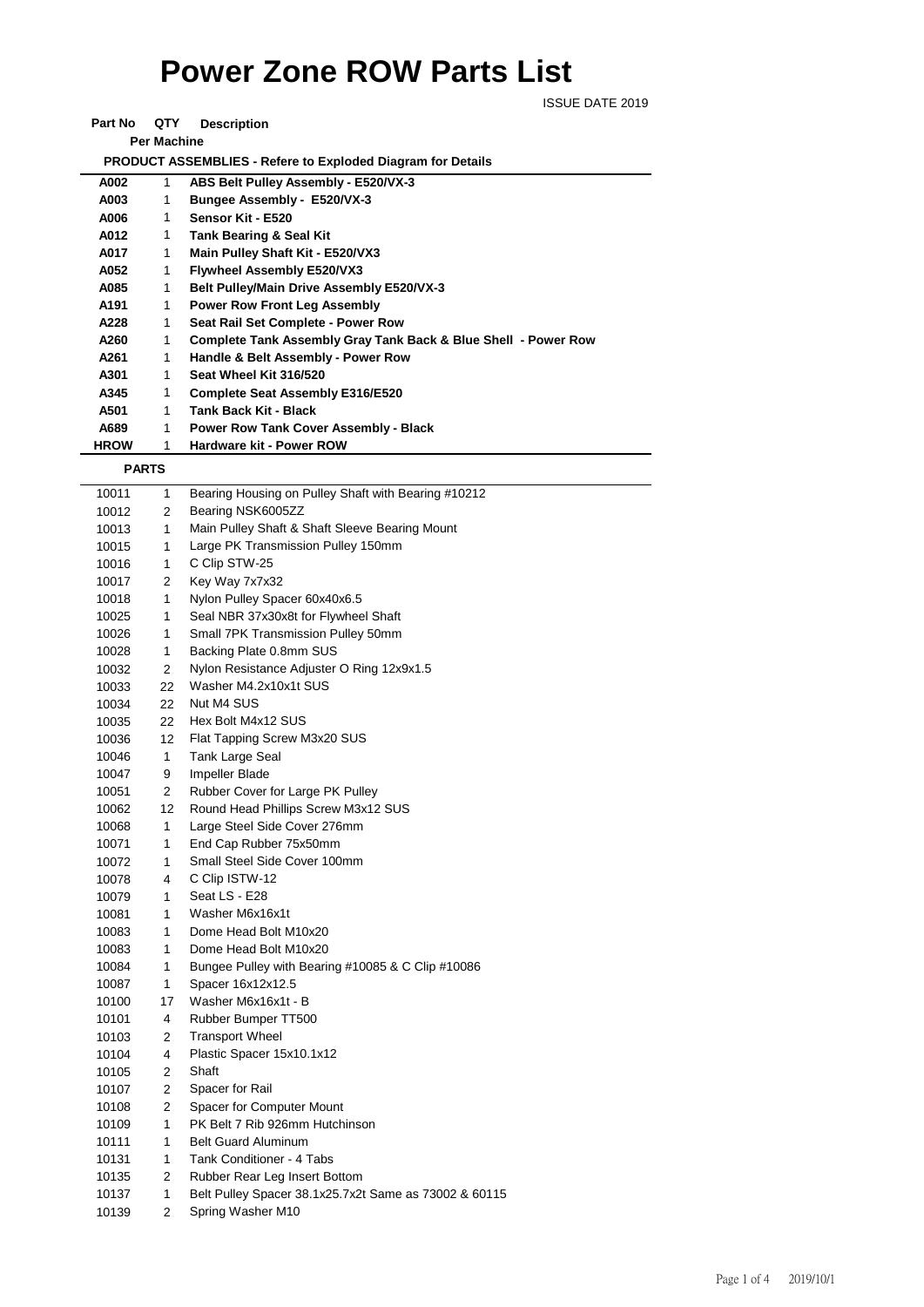| Part No        | QTY                | <b>Description</b>                                                                     |
|----------------|--------------------|----------------------------------------------------------------------------------------|
|                | <b>Per Machine</b> |                                                                                        |
| 10141          | 1                  | Washer 13x20x1t -B                                                                     |
| 10142          | 6                  | Rear Leg Bolt M10x47.5mm - B                                                           |
| 10143          | 1                  | Allen Key 4mm                                                                          |
| 10145          | 1                  | Bearing Spacer 30x25.1x20.5mm                                                          |
| 10146          | 1                  | Ball Bearing NSK6006ZZ                                                                 |
| 10156          | 1                  | Sensor Bracket                                                                         |
| 10158          | 1<br>2             | Magnetic Ring & 6xRare Earth Magnet 4mm #10057<br>Grub Screw M8x10                     |
| 10162<br>10176 | 2                  | Foot Strap - Black & Buckle                                                            |
| 10186          | 1                  | C Clip RTW - 48                                                                        |
| 10188          | 10                 | Dome Head Bolt M10x20 - B                                                              |
| 10189          | 1                  | <b>Tank Tension Adjustment Bushing</b>                                                 |
| 10190          | 2                  | Washer M8x26x2t                                                                        |
| 10191          | 1                  | Hex Head Bolt M8x120                                                                   |
| 10211          | 1                  | <b>Locating Plate</b>                                                                  |
| 10215          | 1                  | Hex Head Bolt M10x80 - B                                                               |
| 10218          | 1                  | Adjuster Handle - R                                                                    |
| 10270          | 2                  | Round Head Phillips Bolt M4x8 - SUS                                                    |
| 10271          | 4                  | Dome Head Bolt M6x8 - B                                                                |
| 10275          | 4                  | Seat Spacer                                                                            |
| 10276          | 4                  | Seat Wheel                                                                             |
| 10280          | 1                  | Lever Base incl. Potentiometer #13222 Gear #10287 & Nut #10288- Right                  |
| 10281          | 1                  | Gear M1T48                                                                             |
| 10302          | 4                  | Nyloc Nut M12 - B                                                                      |
| 10303          | 7                  | Washer M13x24x2t - B                                                                   |
| 10312          | 1                  | Hex Head Bolt M12x150 - B                                                              |
| 10384          | 1                  | Adjuster Knob Set Gray incl. Cap #10214 & Screw #10213 & Ball Plunger #10272           |
| 11027          | 1                  | Adjuster Handle Shaft                                                                  |
| 11033          | 4                  | Washer M4.2x10x1t - B                                                                  |
| 11066          | 2                  | End Cap 100x100mm                                                                      |
| 11075          | 4                  | Bearing KOYO 6002ZZ for Seat Frame                                                     |
| 11077          | 2                  | Axle. Shaft                                                                            |
| 11097          | 2                  | Nut Dome Head M10 - B<br>Allen Key 6mm (6x71x162)                                      |
| 11134          | 1<br>4             | Counter Sunk Bolt M6x15 - B Replaced by 10220                                          |
| 11173<br>11405 | 1                  | Bar Catch - Left                                                                       |
| 11406          | 1                  | Bar Catch - Right                                                                      |
| 11601          | 1.                 | Seat Frame                                                                             |
| 12070          | 24                 | Round Head Phillips Screw M4x10 - B                                                    |
| 13014          | 1                  | Belt Pulley & 2 x INA One Way Bearings #10019                                          |
| 13030          | 1                  | Adjuster PP Tank Ring 358x10 - Black                                                   |
| 13126          | 1                  | Senson Wiring 600mm                                                                    |
| 13137          | 1                  | Sensor Wiring 1200mm                                                                   |
| 13138          | 1                  | Heart Rate Wiring 1150mm - Upper                                                       |
| 13157          | 1                  | Speed Sensor 300mm                                                                     |
| 13173          | 1                  | Counter Sunk Bolt M5x25                                                                |
| 13174          | 1                  | Nyloc Nut M5                                                                           |
| 13228          | 1                  | Level Wiring 1200mm                                                                    |
| 13234          | 1                  | Computer Wiring 600mm                                                                  |
| 13904          | 1                  | Multi-Tool                                                                             |
| 14300          | 1                  | Tank Back - Black                                                                      |
| 15211          | 1                  | Main Frame Complete with Decal #10241 & 11129 - Power Row Orange                       |
| 15244          | 1                  | Tank Outer Cover Ring for Power Row- Black                                             |
| 15701          | 1                  | Rear Leg with Decal #10216 - Power Row Orange                                          |
| 15910<br>16211 | 2<br>1             | Front Leg - Power Row<br>Main Frame Complete with Decal #10241 &11129 - Power Row Gray |
| 16701          | 1                  | Rear Leg with Decal #10216 - Power Row Gray                                            |
| 20150          | 1                  | Dome Head Bolt M10x15                                                                  |
| 20307          | 1                  | Tank Plug Black with O-ring #10039                                                     |
| 23925          | 1                  | Grub Screw M6x10                                                                       |
| 24005          | 1                  | Washer M11x22x1t SUS                                                                   |
| 30608          | 2                  | Nyloc Nut M5 - B                                                                       |
| 53959          | 2                  | Counter Sunk Bolt M3x8 -SUS                                                            |
| 61063          | 2                  | Footplate Slider with Velcro #65997                                                    |
| 61064          | 2                  | Footplate Slider Base 120x111x22.8                                                     |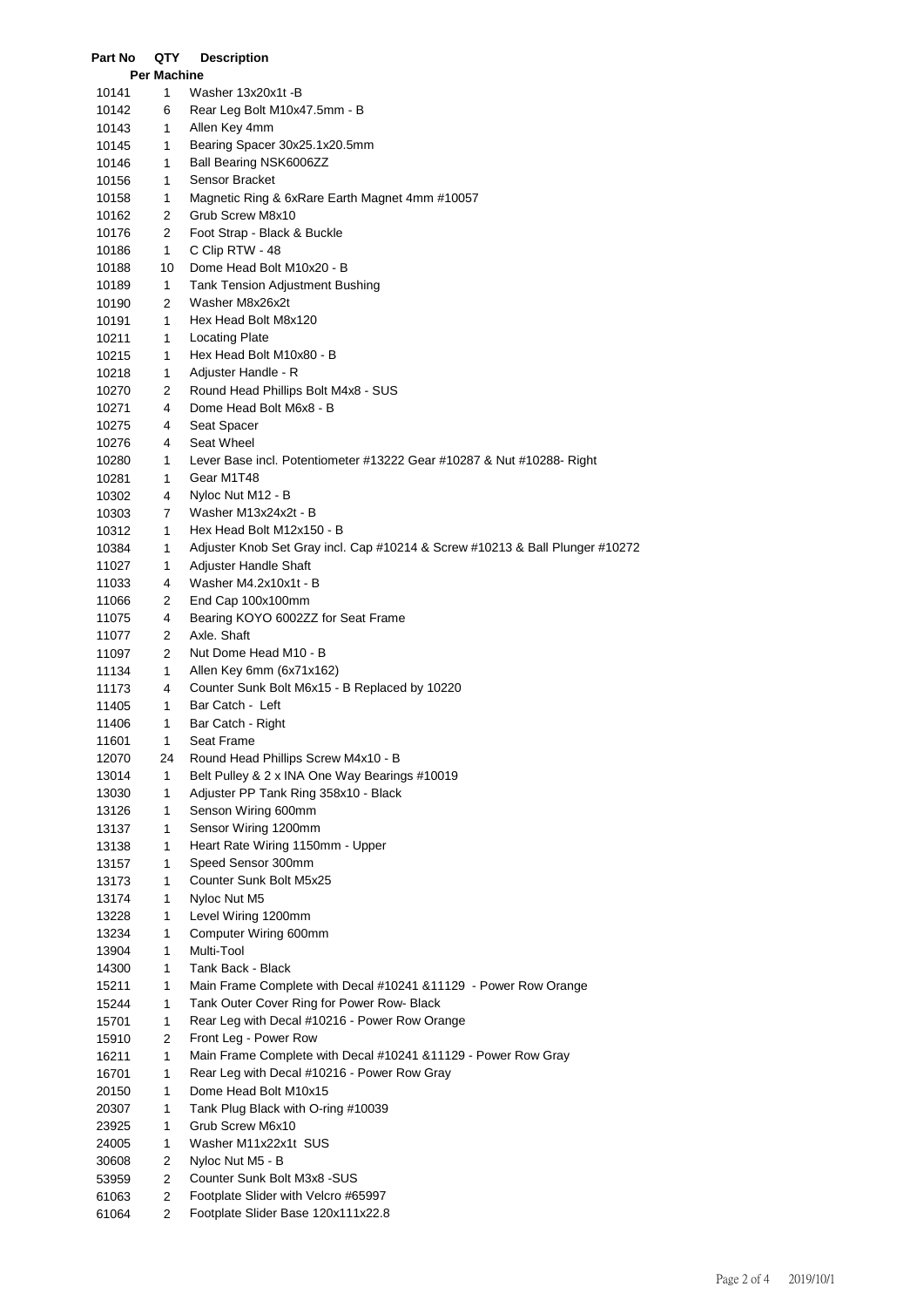| Part No            | QTY                  | <b>Description</b>                                |  |  |  |  |
|--------------------|----------------------|---------------------------------------------------|--|--|--|--|
| <b>Per Machine</b> |                      |                                                   |  |  |  |  |
| 65693              | 12                   | Dome Head Bolt M5x15 - B                          |  |  |  |  |
| 65910              | 4                    | Nyloc Nut M10 - B                                 |  |  |  |  |
| 65912              | 1                    | Dome Head Bolt M12x50 - B                         |  |  |  |  |
| 65913              | $10-10$              | Dome Head Bolt M6x20 - B                          |  |  |  |  |
| 65918              | 1                    | Dome Head Bolt M10x60 - B                         |  |  |  |  |
| 65919              | $\overline{4}$       | Dome Head Bolt M10x70 -B                          |  |  |  |  |
| 65935              | $\overline{4}$       | Nyloc Nut M6 - B                                  |  |  |  |  |
| 65949              | 26                   | Washer M10x21x2t - B                              |  |  |  |  |
| 65997              | $\mathbf{2}^{\circ}$ | Velcro for Sliding                                |  |  |  |  |
| 70303              | 1                    | Flywheel - E316/VX2/E520/VX3                      |  |  |  |  |
| 70321              | 1                    | Tank Plug Black with O-ring #10039 & Decal #70322 |  |  |  |  |
| 70323              | 1                    | <b>Warning Decal</b>                              |  |  |  |  |
| 70933              | 1                    | LCD for Bluetooth Auto-Adjust Monitor             |  |  |  |  |
| 70936              | 1                    | Mambrane for Power Zone                           |  |  |  |  |
| 72024              | $\overline{2}$       | Hex Head Bolt M12x35 - B                          |  |  |  |  |
| 72313              | $\mathbf{1}$         | Impeller Shaft - E520/VX3                         |  |  |  |  |
| 72501              | 1                    | Rower Handle & Belt & Grips #90506                |  |  |  |  |
| 73082              | $\mathbf{2}$         | Washer 10.2x30x3t SUS Same as 10138               |  |  |  |  |
| 74038              | 1                    | Rubber Bumper                                     |  |  |  |  |
| 74346              | 1                    | <b>Computer Stalk</b>                             |  |  |  |  |
| 90506              | 2                    | Handle Grip 30x26x2tx210                          |  |  |  |  |
| 92510              | 1                    | Console with BLT update - Row                     |  |  |  |  |